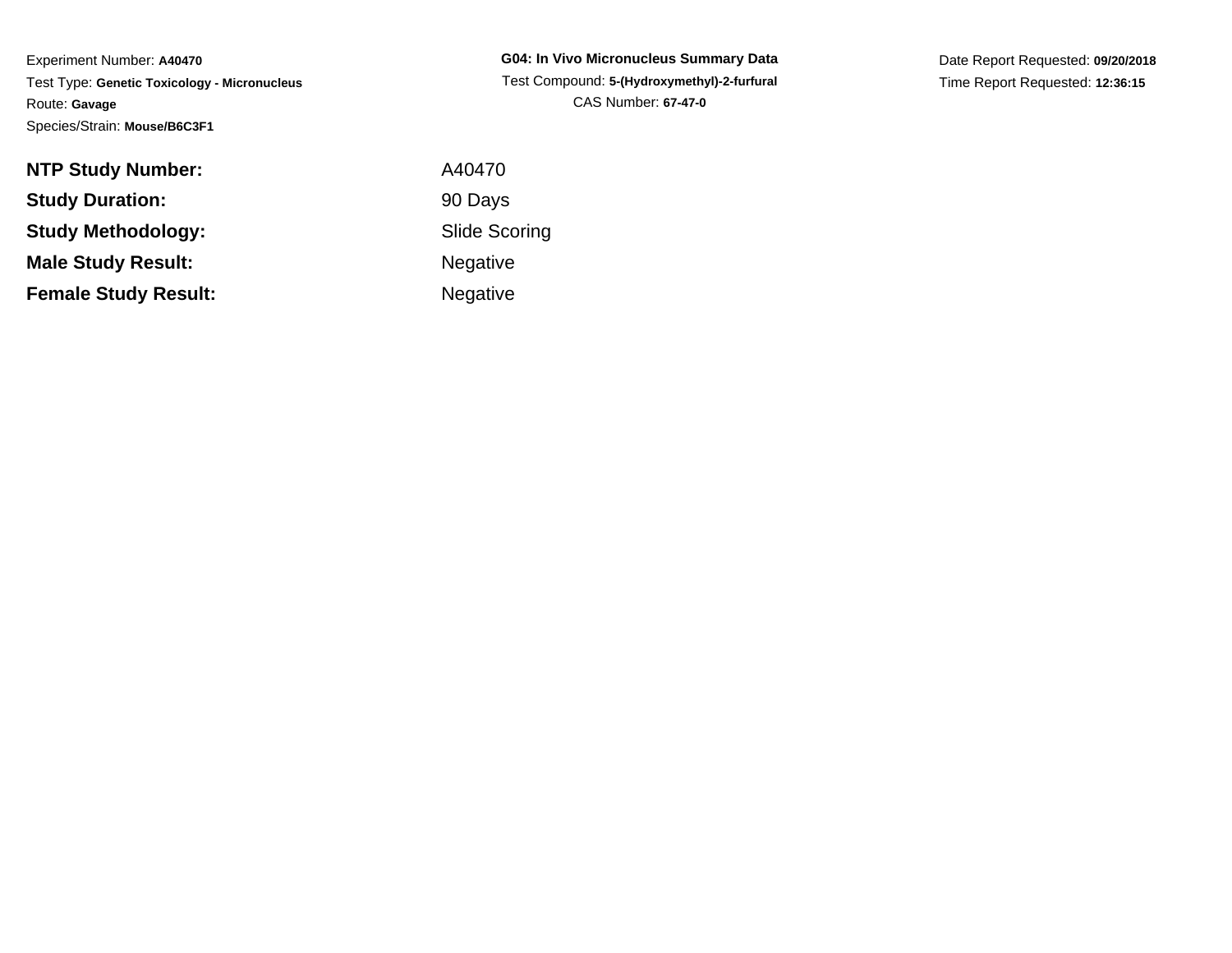Experiment Number: **A40470**

 Test Type: **Genetic Toxicology - Micronucleus**Route: **Gavage**

Species/Strain: **Mouse/B6C3F1**

Date Report Requested: **09/20/2018**Time Report Requested: **12:36:15**

|                              |    | <b>MN PCE/1000</b> |         |    | <b>MN NCE/1000</b> |         | $%$ PCE         |
|------------------------------|----|--------------------|---------|----|--------------------|---------|-----------------|
| Dose (mg/kg)                 | N  | Mean $\pm$ SEM     | p-Value | N  | Mean $\pm$ SEM     | p-Value | Mean $\pm$ SEM  |
| Vehicle Control <sup>1</sup> | 10 | $3.70 \pm 0.54$    |         | 10 | $3.90 \pm 0.48$    |         | $3.86 \pm 0.20$ |
| 47.0                         | 10 | $2.90 \pm 0.64$    | 0.8380  | 10 | $3.50 \pm 0.43$    | 0.6793  | $4.00 \pm 0.30$ |
| 94.0                         | 10 | $2.20 \pm 0.44$    | 0.9748  | 10 | $2.60 \pm 0.37$    | 0.9469  | $4.02 \pm 0.19$ |
| 188.0                        | 10 | $3.00 \pm 0.54$    | 0.8042  | 10 | $3.70 \pm 0.58$    | 0.5909  | $4.20 \pm 0.14$ |
| 375.0                        | 10 | $2.10 \pm 0.18$    | 0.9823  | 10 | $3.00 \pm 0.65$    | 0.8611  | $4.30 \pm 0.12$ |
| 750.0                        | 9  | $2.89 \pm 0.31$    | 0.8342  | 9  | $3.00 \pm 0.41$    | 0.8538  | $4.50 \pm 0.13$ |
| Trend p-Value                |    | 0.7450             |         |    | 0.7890             |         |                 |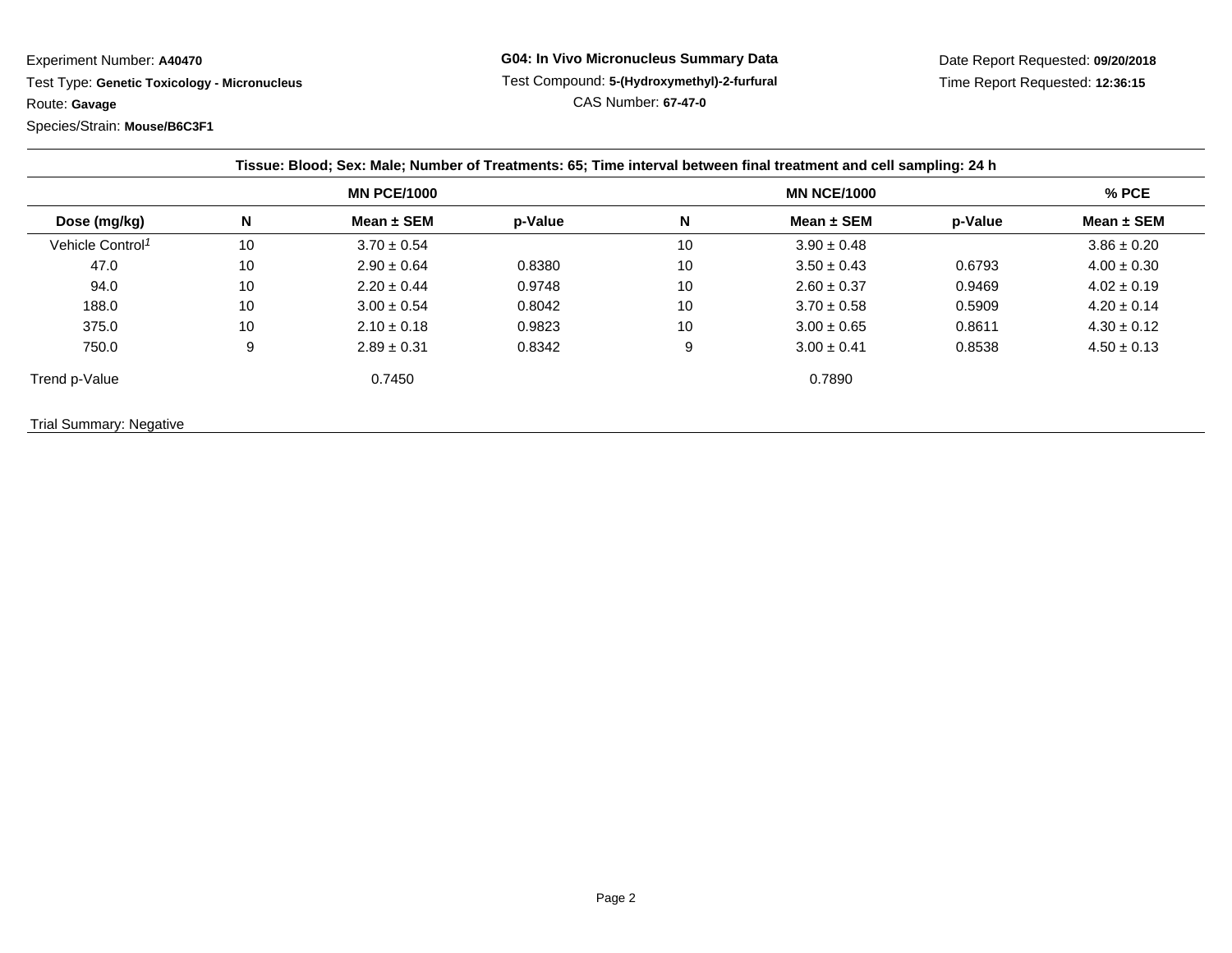Experiment Number: **A40470**

 Test Type: **Genetic Toxicology - Micronucleus**Route: **Gavage**

Species/Strain: **Mouse/B6C3F1**

**G04: In Vivo Micronucleus Summary Data** Test Compound: **5-(Hydroxymethyl)-2-furfural**CAS Number: **67-47-0**

Date Report Requested: **09/20/2018**Time Report Requested: **12:36:15**

|                              |    | Tissue: Blood; Sex: Female; Number of Treatments: 65; Time interval between final treatment and cell sampling: 24 h |         |    |                    |         |                 |
|------------------------------|----|---------------------------------------------------------------------------------------------------------------------|---------|----|--------------------|---------|-----------------|
|                              |    | <b>MN PCE/1000</b>                                                                                                  |         |    | <b>MN NCE/1000</b> |         | $%$ PCE         |
| Dose (mg/kg)                 | N  | Mean $\pm$ SEM                                                                                                      | p-Value | N  | Mean $\pm$ SEM     | p-Value | Mean $\pm$ SEM  |
| Vehicle Control <sup>1</sup> | 10 | $2.90 \pm 0.57$                                                                                                     |         | 10 | $1.70 \pm 0.50$    |         | $4.30 \pm 0.19$ |
| 47.0                         | 10 | $2.80 \pm 0.59$                                                                                                     | 0.5528  | 10 | $2.50 \pm 0.50$    | 0.1083  | $4.51 \pm 0.30$ |
| 94.0                         | 10 | $3.10 \pm 0.38$                                                                                                     | 0.3980  | 10 | $2.90 \pm 0.43$    | 0.0383  | $4.41 \pm 0.28$ |
| 188.0                        | 10 | $1.80 \pm 0.33$                                                                                                     | 0.9459  | 10 | $1.80 \pm 0.47$    | 0.4328  | $4.71 \pm 0.28$ |
| 375.0                        | 9  | $2.00 \pm 0.33$                                                                                                     | 0.8938  | 9  | $2.33 \pm 0.65$    | 0.1646  | $4.09 \pm 0.28$ |
| 750.0                        | 10 | $2.30 \pm 0.65$                                                                                                     | 0.7976  | 10 | $2.40 \pm 0.37$    | 0.1369  | $4.26 \pm 0.32$ |
|                              |    | 0.8800                                                                                                              |         |    | 0.3710             |         |                 |
| Trend p-Value                |    |                                                                                                                     |         |    |                    |         |                 |

Trial Summary: Negative